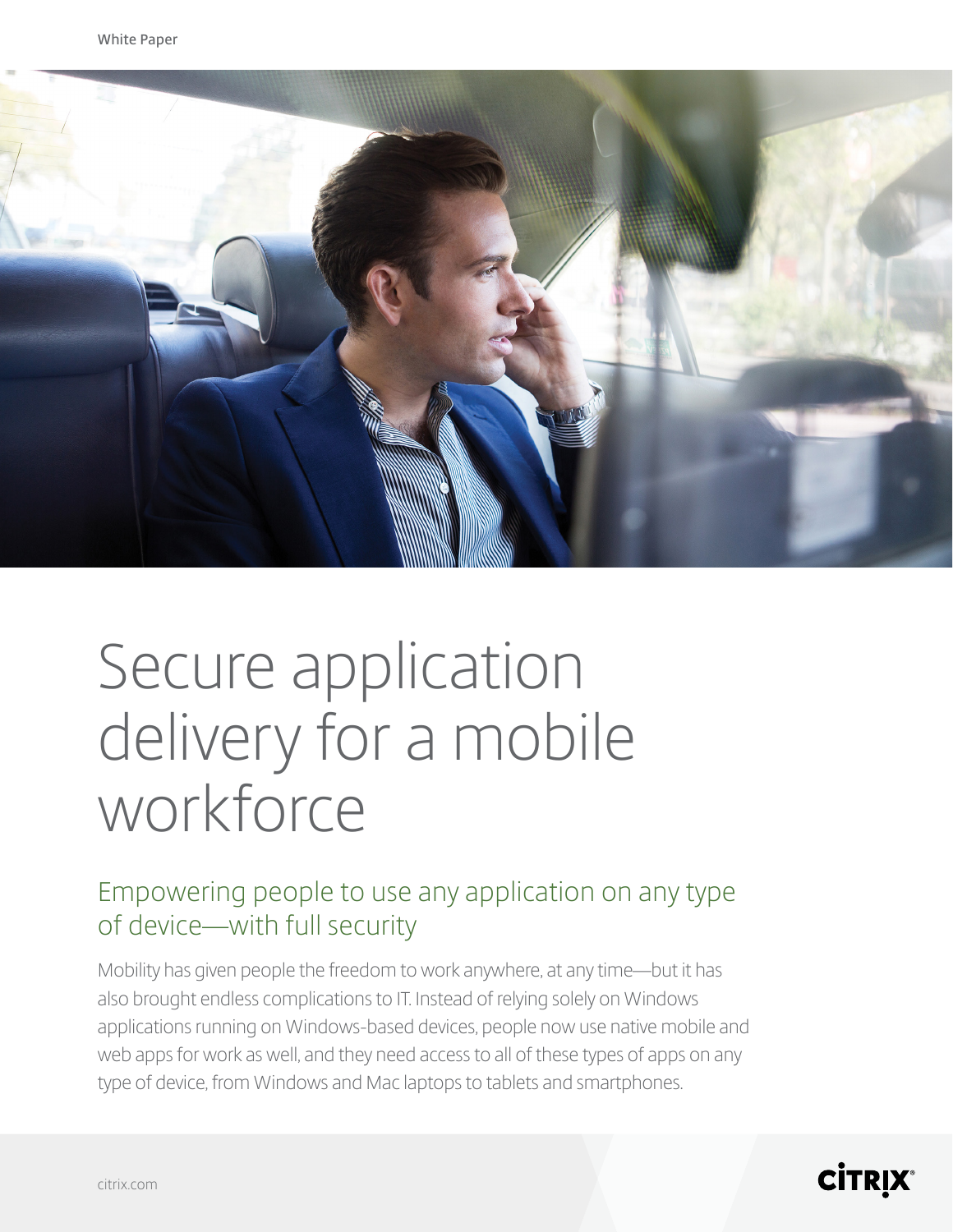While Windows and web apps have been used for some time, native mobile apps have introduced user experience challenges. Why? Because mobile apps distance the client from the back-end database, introducing user experience challenges—as does the tendency of mobile apps to work differently on different mobile platforms. Application management and delivery has become more complex as well; how do you get the latest applications to mobile employees on all their devices? As people roam across locations and devices, can you ensure strict security for the most sensitive enterprise content, while allowing more flexibility for less sensitive data?

Citrix Workspace Suite™ empowers new levels of enterprise mobility and productivity by providing a streamlined way to deliver Windows, native mobile and web applications and data securely on any device, anywhere people choose to work, with a great user experience. Providing a complete, mobile workspace solution, Citrix Workspace Suite lets IT support any device people choose corporate-owned or personal—as well as the applications and data they use.

#### **Delivering the applications people need, the way they need them**

When people need to get work done, it's all about the applications. In less mobile times, IT could simply deploy enterprise applications on desktop computers to provide people with the productivity tools they depended on. Now enterprise applications are only part of the picture—and the devices people use come in more shapes and platforms than ever. To address the broader requirements of today's mobile workforce, it's important to begin with a clear understanding of the evolving application landscape.

#### **Traditional enterprise (Windows)**

**applications** still play a vital role in most organizations. While they support a variety of business processes and use cases, they also share certain core attributes. Built for a Windows operating system, they provide a

broad set of functionality and a robust user interface to support interactions with large data sets—often including highly sensitive business information. While some applications, such as the Microsoft Office suite, run natively on a Windows device, other enterprise applications require an available network connection between the client and a back-end database. Typically these networked applications are powerful, mission-critical applications that drive the business, such as SAP and Siebel.

**Web apps** are becoming increasingly popular as organizations look to implement applications that are available from anywhere, on any device. These apps run in a web browser or are created in a browser-supported programming language and rely on a common web browser to render the application. The primary benefit to web apps are the ability to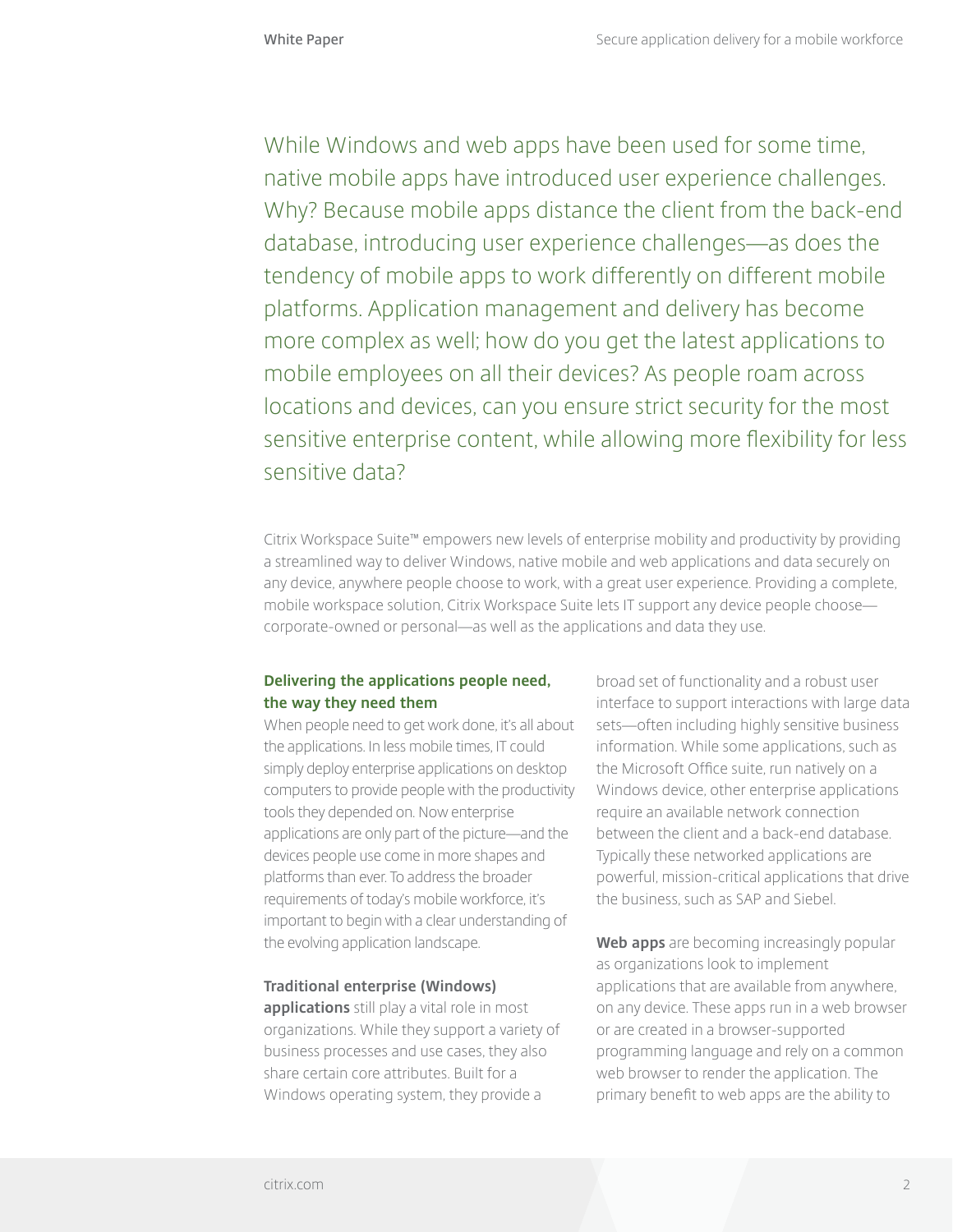update and maintain these apps without distributing and installing software to all the devices in the environment as well as the inherent support for any device or operating system. Like traditional enterprise applications, they require an available network connection between the browser and application hosted by the provider. Applications that fall into this category are apps such as SalesForce.com and Microsoft Outlook Web Access.

**Enterprise mobile apps** are enterprise applications designed to run on mobile devices such as tablets and smartphones—but their distinctions from traditional apps go further. Enterprise mobile apps often exist in multiple versions, each built for a different mobile platform such as Apple iOS or Google Android. Smaller than enterprise applications, they offer more narrowly defined functionality and manipulate a limited set of data. Instead of offering a sprawling, Windows-style interface, they are optimized for a small screen, with quick access to the most popular functions. Touchscreen controls take the place of track pad or two-button mouse inputs. Usually lightweight in design, an enterprise mobile app either pulls a small data set across the mobile network to the mobile device or sends commands over the mobile network to a backend database. Depending on how it handles data, a mobile app may also be usable offline.

Enterprise mobile apps come in three forms:

- **• Mobilized Windows applications** versions of traditional enterprise applications adapted by IT for use on mobile devices
- **• Native mobile apps** apps built, often by third party vendors, explicitly and exclusively for use on mobile platforms
- **• Web apps** apps that are inherently mobile as they are built to run with any browser on any device

To enable full enterprise mobility, IT needs to be able to mobilize Windows apps securely and efficiently—as well as to secure native mobile and web apps for use within the enterprise.

#### **Mobilizing Windows applications with Citrix Workspace Suite**

Your organization has invested vast resources procuring and developing Windows applications to support every aspect of your business; now you need a simple, efficient way to mobilize them. That means addressing challenges in several areas.

- **• Development** Mobilizing the huge number of Windows applications in your environment would be challenging enough if you only had to do it for one platform—but as bring-yourown device (BYOD) becomes the norm, you need to ensure full compatibility with an ever increasing variety of device types and mobile operating systems. To enable full productivity, you need to give people a native mobile-like experience for their Windows applications, including touch-screen inputs and an interface optimized for smaller displays. You also need to ensure that the custom applications you develop in the future will be fully mobile, accessible and optimized for anydevice productivity.
- **• Management and delivery** Mobility is supposed to enable seamless, convenient access across devices and locations—not confuse people with multiple methods for accessing the latest applications depending on the type of application or device they're using. IT needs a single, unified store to make the full range of applications available on any device people choose.
- **• Security**  While some types of information needs to remain secure in the datacenter to meet compliance or risk management mandates, other types, such as Microsoft Exchange account data used to access email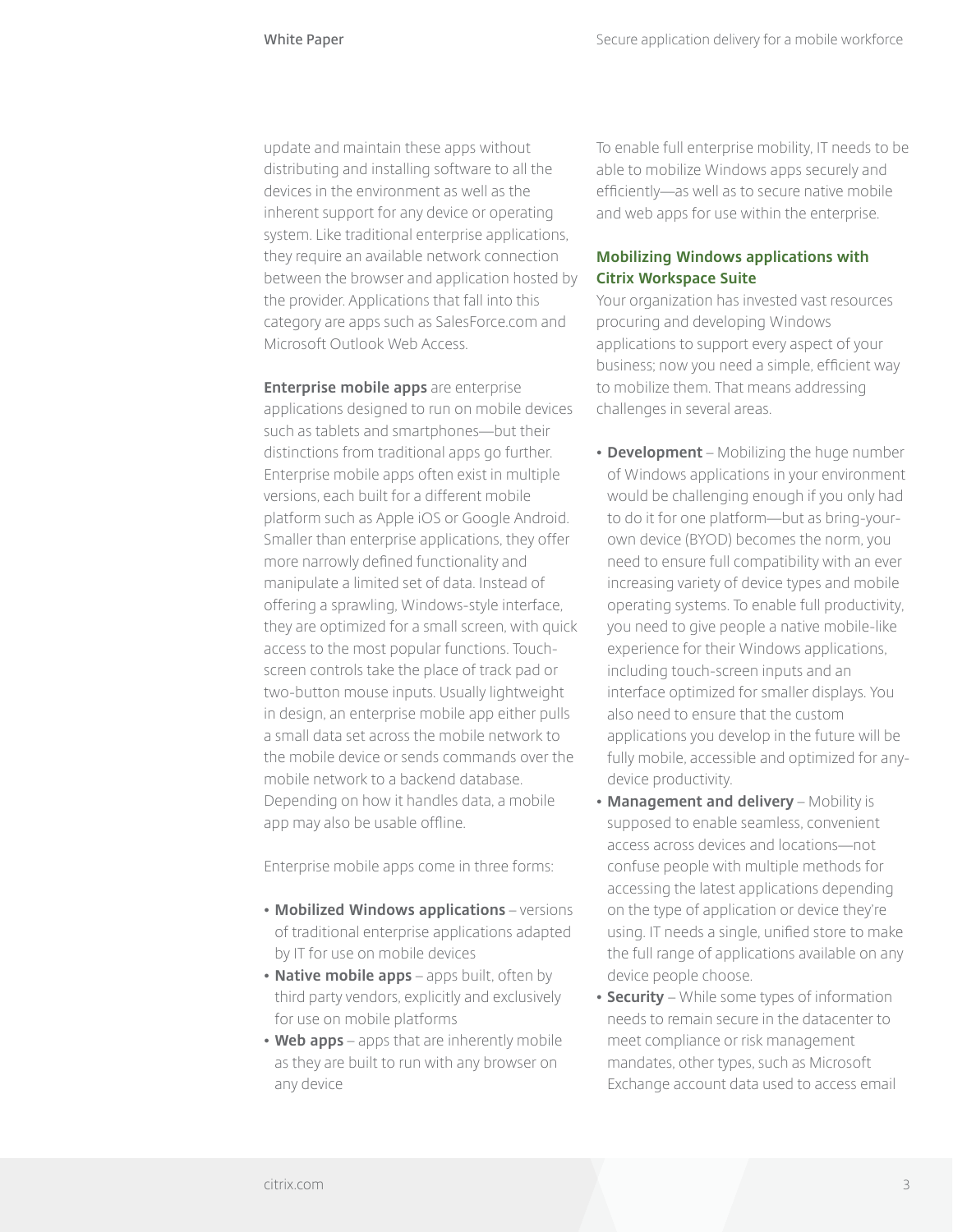through a local client, can be allowed to reside on mobile devices for offline use—provided it can be stored securely. Your mobility strategy should provide the flexibility to handle different types of mobile data differently.

**• User experience** – Windows applications were designed to run best in a traditional enterprise environment—not on mobile devices where packets may have to travel over mobile networks and connections of varying quality to reach the datacenter. Poor Windows application performance on mobile devices can quickly disillusion users about the effectiveness of your mobility strategy.

Citrix® XenApp® , an application virtualization solution, helped power the last transformation of IT by enabling on-demand delivery of centrally managed applications to any computer in the enterprise. Now, as mobility and BYOD bring new requirements for IT, Citrix Workspace Suite helps enterprises transform their application environment once more to let people access the applications they need on any type of device—including their own personal tablets and smartphones.

#### **Mobilize Windows-based enterprise applications**

Citrix Workspace Suite makes it simple to mobilize Windows applications for use on smartphones and tablets. Instead of writing new mobile versions of your enterprise applications, you can use the Mobile SDK for Windows Apps to tweak their interfaces so they act like native mobile apps on mobile devices without having to touch their back-end code. An optimized mobile look and feel includes a touch interface, multi-touch gestures, native menu controls, camera and GPS support. A smaller subset of functions fits mobile use

cases more efficiently than the full-fledged enterprise application version. By using a single, centrally managed application to support users on any type of device—desktop, laptop, thin client, tablet or smartphone—you can dramatically reduce development cycles while making new applications available in every usage scenario simultaneously.

#### **Simplify application management and delivery on any device**

For your workforce, Citrix Workspace Suite makes accessing Windows applications on mobile devices as easy as it would be on a traditional computer. Using a universal client, people get self-service access to every kind of application in your environment—Windows, native mobile and web—on any kind of device.

#### **Secure sensitive data while allowing user flexibility**

Instead of transferring data to the device, as mobile apps do, Citrix Workspace Suite provides remote access to centrally managed content. Although devices—and the people who use them—are mobile, the data itself stays secure and protected within the datacenter.

#### **Ensure a native-like user experience for mobilized Windows applications**

With Citrix Workspace Suite, Windows applications run in the datacenter, alongside their databases. This delivers better performance than a locally installed mobile app sending queries across mobile networks. The suite further enhances the performance of Windows applications accessed on mobile devices by intelligently coping with the variability and packet loss of mobile networks and improving graphics and multimedia with hardware acceleration on tablets and smartphones.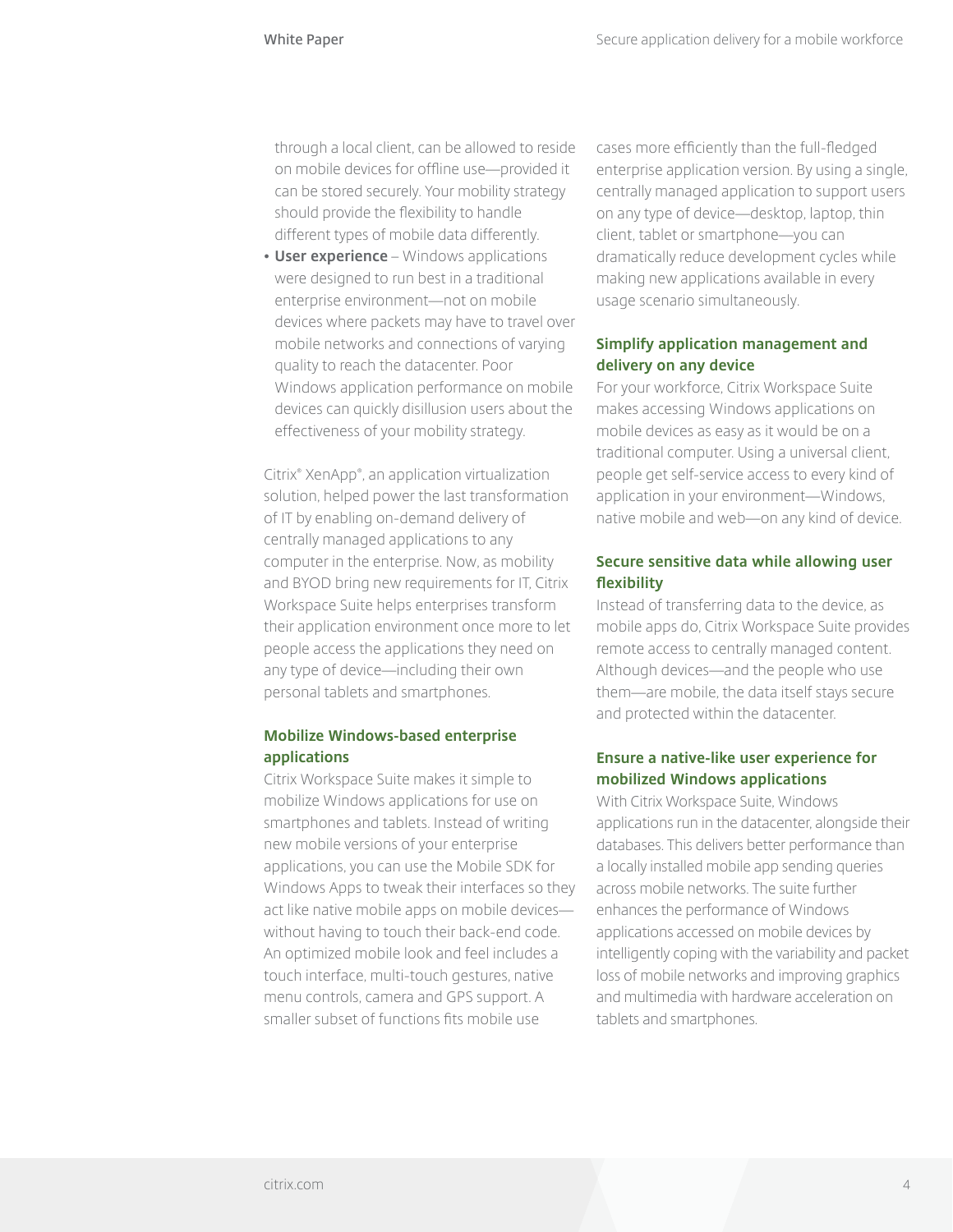#### **Managing, securing and deploying native mobile and web apps with Citrix Workspace Suite**

We know Citrix Workspace Suite provides a simple and efficient solution to mobilize Windows applications—but what about native mobile and web apps? These aren't just wildly popular with consumers; they're quickly catching on in the enterprise as well. As lines between corporate and consumer technology continue to blur, people may prefer—or insist on—using an increasing variety of apps on a variety of different devices. To allow people to work more productively, IT needs a way to enforce enterprise security for any kind of app, as well as its data, on any kind of device. This means ensuring the security of the device itself: has it been jailbroken? What password protections have been applied? Can local enterprise data be protected effectively?

Citrix Workspace Suite provides a single, unified solution to support your enterprise mobility strategy by complementing the Windows application mobilization with capabilities to manage, secure and deploy native mobile and web apps.

**Management** – Secure device push and wipe processes make it much simpler to provision and remove apps from mobile devices. IT can push a set of enterprise mobile apps to any device to fully equip a new BYO device or to speed on-boarding for a new employee without the need to navigate an app store and download them one by one. When an employee leaves the company, IT can remotely wipe all enterprise content from the device without touching any personal apps or data it contains.

**Security** – Citrix Workspace Suite enhances security for any native mobile or web app by letting you apply more than 60 different policies, including passwords, PINs, camera disablement and more, without disrupting the apps' native code. For native mobile apps, a micro-VPN connects the mobile app to the back-end database for secure data access. For web apps, single sign-on capabilities connect people to their apps instantly for a simplified user experience. For any data transferred to the mobile device as permitted by policy, the solution allows full encryption at rest and in motion. Enterprise mobile apps can be containerized to separate them from personal apps on the same device and prevent data transfer. Comprehensive mobile device management (MDM) features let you enforce password protection, restrict corporate network access from jailbroken devices and lock or wipe data selectively on lost or stolen devices.

**User experience** – In the past, mobile workers often carried two different smartphones: a corporate-owned device provisioned and lockeddown by IT and another device for personal use with all their favorite apps. With Citrix Workspace Suite, people can experience the best of both worlds, using the same device for both work and personal life. IT can fully control and secure enterprise apps and data on the device without interfering with personal content. In the event of device loss or theft, remote lock and wipe capabilities let IT selectively wipe business content on BYOD devices while leaving personal data and apps untouched.

Citrix Workspace Suite provides a single, integrated solution to mobilize your workforce and enable BYOD.